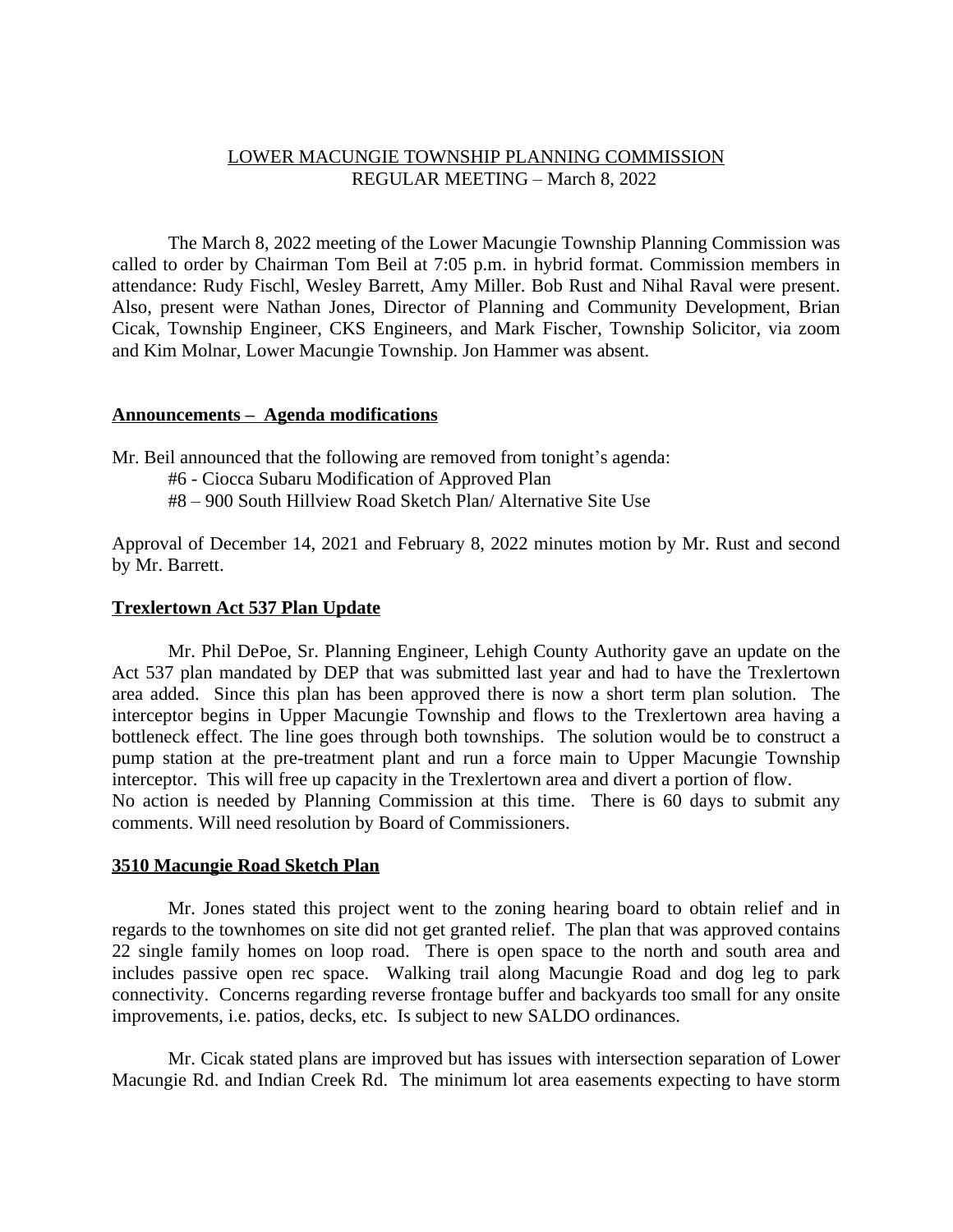sewer inlets in rear yards and storm sewers along Macungie Road. It was suggested if the front yards were smaller and then yield larger backyards. Applicant stated they could work on that. Mr. Beil suggested that the walking trail connects to the township trail. Applicant agreed. Mr. Beil also asked applicant if the street will be private or public. Applicant responded there was discussion that the Township would take as a public road. Mr. Beil asked if the proposed road meets township requirements as a public road. Applicant did not know and will check with engineer.

Mr. Beil stated since this is a sketch plan there is no action needed.

# **NH-Macungie, PA-1-UT, LLC – Preliminary/ Final Plan**

Mr. Jones discussed the neighborhood hospital has been granted conditional use by the Board of Commissioners. This property includes a neighborhood hospital on the old Weis lot and will be demolished and new hospital will be built along Route 100 with a medical office building on rear of site. Traffic will be reduced from prior site use and there is current improvement in lighting to dark sky standards. There is privacy concern for residents of site to the north and suggested fogging/screening of office building. One comment is need for class c buffer mix of evergreens, shrubs, grasses and perennials on north end of site.

Mr. Cicak stated the internal intersection alignment is improved and stormwater calculations provided addressed stormwater management concerns. Agreed that a class c buffer is a priority and to address there is adequate parking and lot area calculation feedback from zoning officer.

Motion made by Ms. Miller and second by Mr. Barrett, all in favor, to recommend approval of the proposed NH-Macungie, PA- 1- UT, LLC – Preliminary/ Final Plan, conditioned upon the following:

- 1. Compliance with all Lower Macungie Township Engineer, Lower Macungie Township Traffic Engineer, Macungie Borough Engineer, Lower Macungie Township Planning Department and Zoning Officer review letters.
- 2. Compliance with any and all conditions set forth in Conditional Use Approval by the Lower Macungie Township Board of Commissioners.
- 3. The Applicant shall construct the proposed buildings in conformity with the testimony and exhibits. The structures shall conform to all design requirements as set forth in the Zoning Code, Chapter 27. The Applicant shall submit detailed color elevations at the time of building permit application to be reviewed by the Township Zoning Officer and Township Planning Department for compliance with this condition.
- 4. The Applicant shall reduce the amount of EIFS cladding on the proposed structures in favor of other architectural cladding that is in line with the Lower Macungie Township Design Guidelines to the written satisfaction of the Township Zoning Officer and Township Planning Department.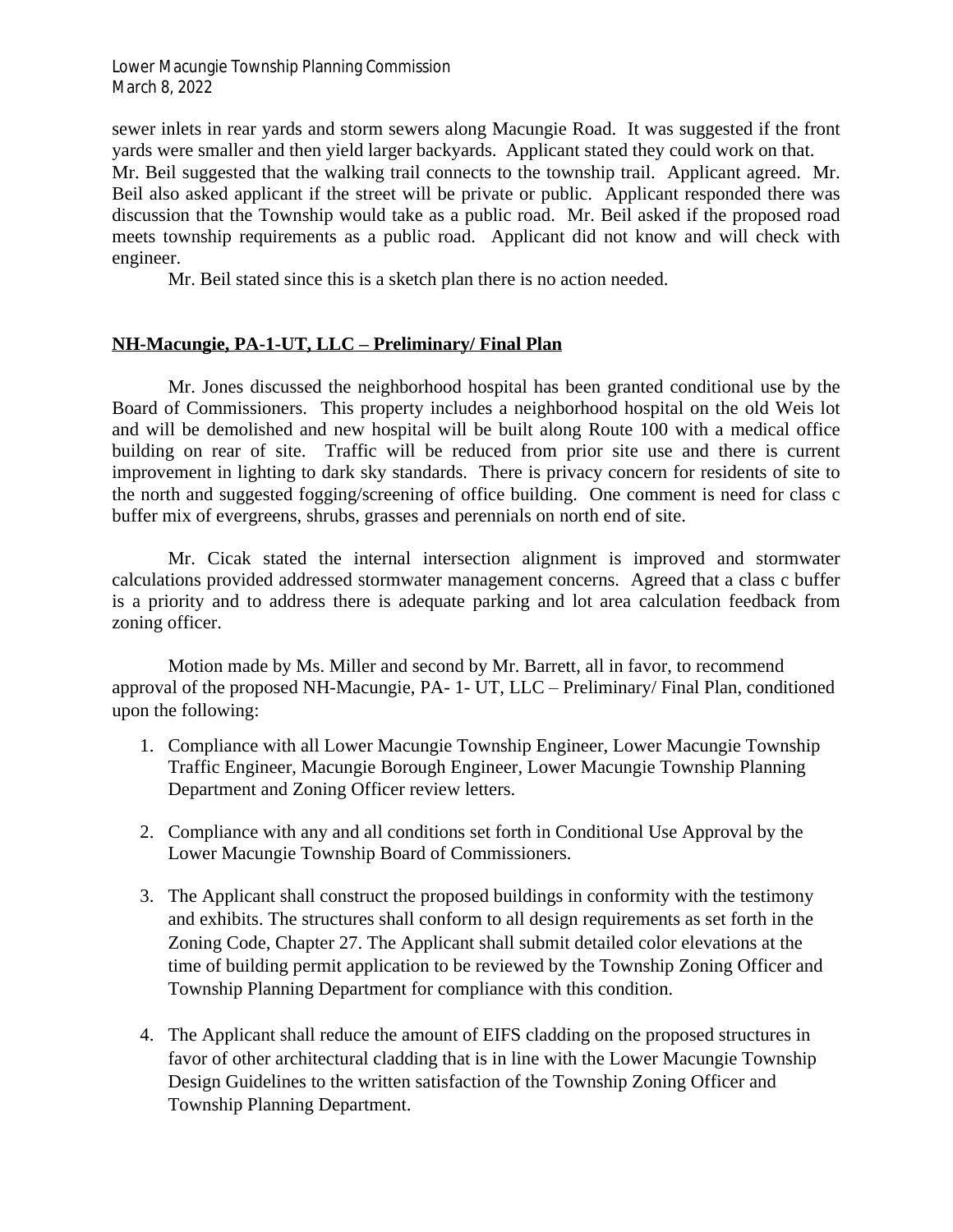- 5. The Applicant shall install monument signs and streetscape enhancements along Main Street/ Route 100 that include a masonry street wall or fence, as depicted in formal submissions to the written satisfaction of the Township Planning Department and Township Engineer.
- 6. The Applicant shall plant a modified "Class C Buffer" along the existing evergreen tree line to further shield and buffer residences in abutting neighborhoods from the proposed development. This buffer shall be designed by a certified landscape architect and reviewed and approved to the written satisfaction of the Township Engineer, Township Zoning Officer and Township Planning Department.
- 7. The existing buffer of evergreen trees between the residential lots and the property shall be thinned/cleared of any dead or dying trees, inspected by an arborist to address any current disease or fungus infecting the evergreens, and maintained thereafter in perpetuity. The arborist inspection report shall be sent to the Township Engineer and Township Planning Department prior to final action on the land development application by the Board of Commissioners.
- 8. Applicant shall install two-way privacy fogging or film on all north facing windows of the Medical Office Building (MOB) to ensure privacy of residents abutting the MOB and the privacy of patients in the MOB. This privacy fogging or film shall be reviewed and approved by the Township Zoning Officer and Township Planning Department prior to final action on the land development application by the Board of Commissioners.
- 9. All on-site lighting shall be designed by a certified electrical lighting engineer, shall comply with all applicable Township Codes, and shall meet Dark Sky standards.
- 10. The Preliminary and Final Land Development site plan shall be designed to meet the applicable release rate criteria as noted in the township stormwater management ordinance and the stormwater discharge from the site shall not be altered to affect the abutting properties.
- 11. The Applicant shall comply with Resolution 2019-23, titled "Resolution in Support of Marketing and Branding Initiatives by Commercial Property Owners, Developers, and Business Operators to Incorporate 'Lower Macungie Township' in all Signage and Marketing Materials".
- 12. The Applicant and their successors-in-interest shall be responsible for the maintenance and any needed replacement of all on-site landscaping per the approved plan in perpetuity.
- 13. The Applicant shall not appear before the Board of Commissioners to seek Preliminary/ Final Plan Resolution of Approval until obtaining review letters addressing outstanding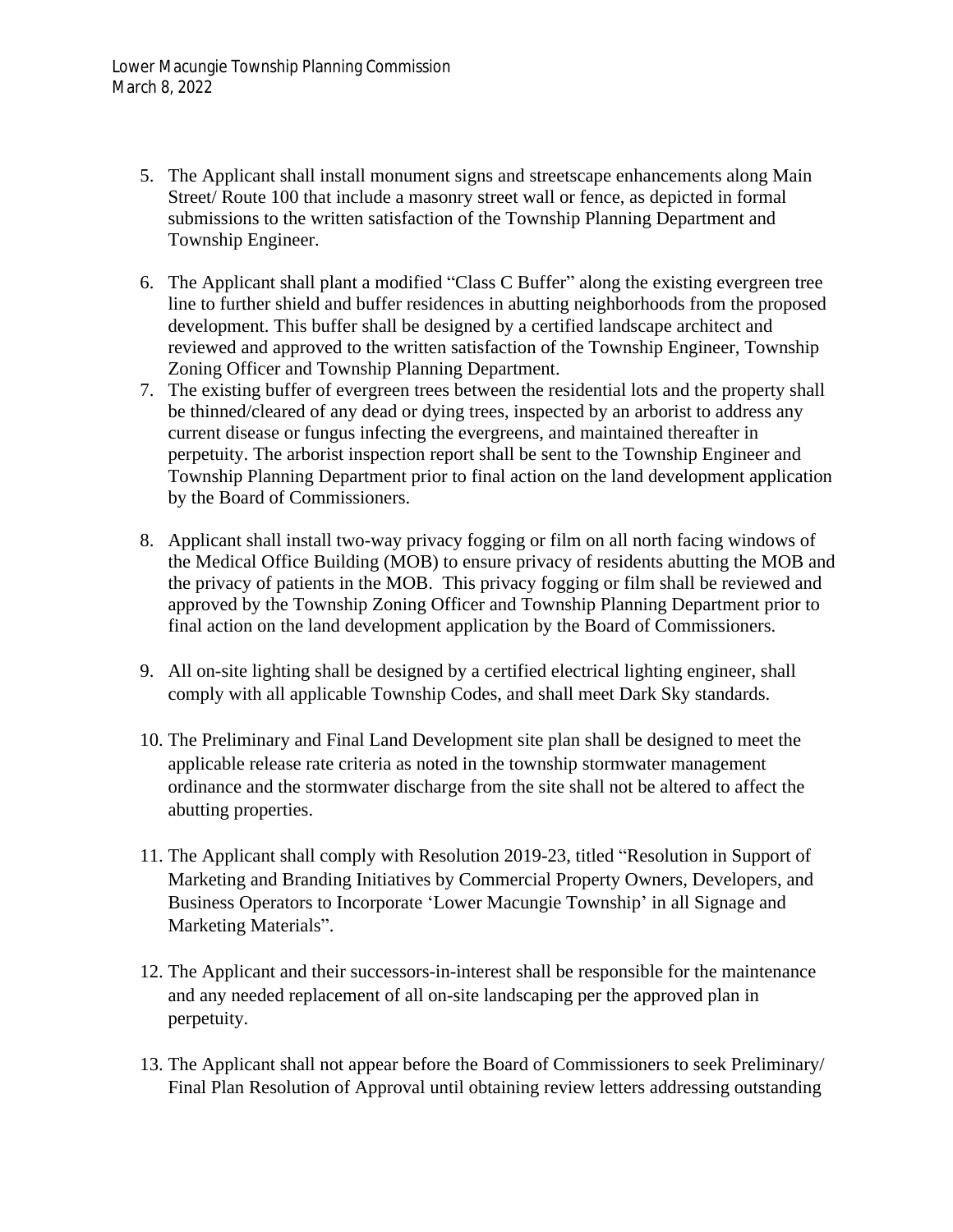> comments by township reviewing bodies and upon the recommendation of the Township Planning Department.

Further, the Planning Commission recommends the following waivers and denial:

- 1) A waiver from SALDO Section 22A-501 requiring the submission of a separate Preliminary and Final Plan.
- 2) A waiver from SALDO Section 23A-307.8 requiring 0.5 feet of freeboard above the maximum pool elevation of the one-hundred-year runoff event for infiltration basin INF1.
- 3) A DENIAL of Zoning Section 27-1803.1 as the item is a zoning requirement of Section 27- and a variance from the Lower Macungie Zoning Hearing Board would be proper jurisdiction and required.

## **Posh Proposed Commercial Development Preliminary/ Final Plan**

Mr. Jones stated this use consists of a self-storage facility and daycare center and has no outstanding planning items. Proper buffering from south and play area have all been addressed. Applicant voluntarily to install walking path to cul-de-sac for bus drop-off for daycare and have now included three sides emergency access for life safety vehicles.

Mr. Cicak's only comment is confirming need for Fire Marshal approval of access road.

Motion made by Ms. Miller and second by Mr. Rust, all in favor to recommend approval of the Posh Properties Proposed Commercial Development Preliminary/ Final Plan conditioned upon the following:

- 1. Compliance with all Township Engineer, Planning Department and Zoning Officer review letters to the written satisfaction of each.
- 2. The Applicant and their successors-in-interest shall be responsible for the maintenance and any needed replacement of all on-site landscaping per the approval plan in perpetuity.
- 3. The Applicant shall construct the proposed fire access drive to the written satisfaction of the Township Engineer and Fire Marshal to ensure appropriate accessibility prior to plan recording.
- 4. The Applicant shall install a lit monument sign visible from the outbound lane of Hamilton Boulevard reading "Thank you for Visiting Lower Macungie Township." The Applicant may note beneath, courtesy of Posh Storage and Kiddie Academy. The monument sign shall be reviewed and approved by the Township Zoning Officer and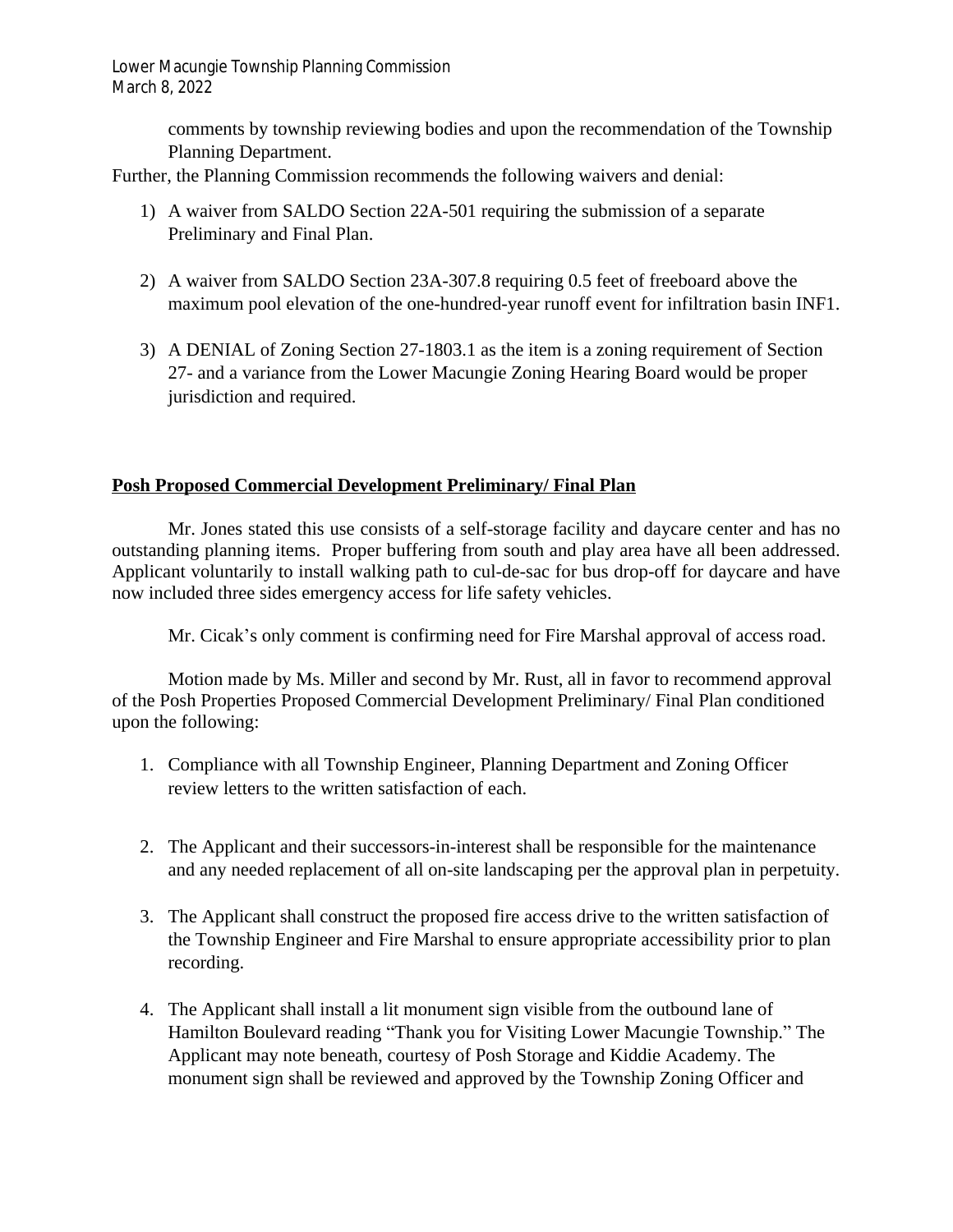Planning Department and placed on the final plan prior to recording.

5. All structures shall be constructed matching design renderings presented to the Township and reviewed and approved to the written satisfaction of the Township Zoning Officer and Township Planning Department prior to issuance of building permits.

Further, the Planning Commission motioned to grant the following waivers and deferrals:

- 1. A waiver from Section 22A-401 & 22A-501 requiring the separate submission of a Preliminary and Final Plan.
- 2. A waiver from Section 22A-403.4.G requiring the plan to show existing underground utilities, sidewalks or other man-made features within 200 feet of the boundaries of the proposed project area.
- 3. A waiver from Section 22A-403.4.H from the requirement to show existing underground utilities, sidewalks or other man-made features within 200 feet of the boundaries of the proposed project area.

# **Macungie Crossings (Home Depot) Administrative Modification of Approved Plan**

Mr. Jones stated this is a modification of plan for the Home Depot site on Hamilton Blvd. for administrative review for modification of plan for parking and NPDES. This will be beneficial for future site development of lots 1,2 & 3. The new zoning ordinance now allows for less parking requirements and create more shopping village setting. Structure is in line with our design requirements.

Mr. Cicak stated he has not done a formal review of the site and stormwater management yet until final design is complete.

Applicant stated all improvements are done and now ready to construct building. Working with DEP for NPDES permit. PennDOT wants updated signs and pavements markings to current standards. Lighting will also be converted to dark sky standards. New traffic study is not needed and signal timing will be updated with new traffic usage.

Mr. Beil appreciates improvement of design changes from 2006 plan. Lots  $1,2 \& 3$  users are unknown. Discussed having possible charging station on site.

Mr. Beil stated this plan did qualify for administrative review for comments and feedback and there is no action needed.